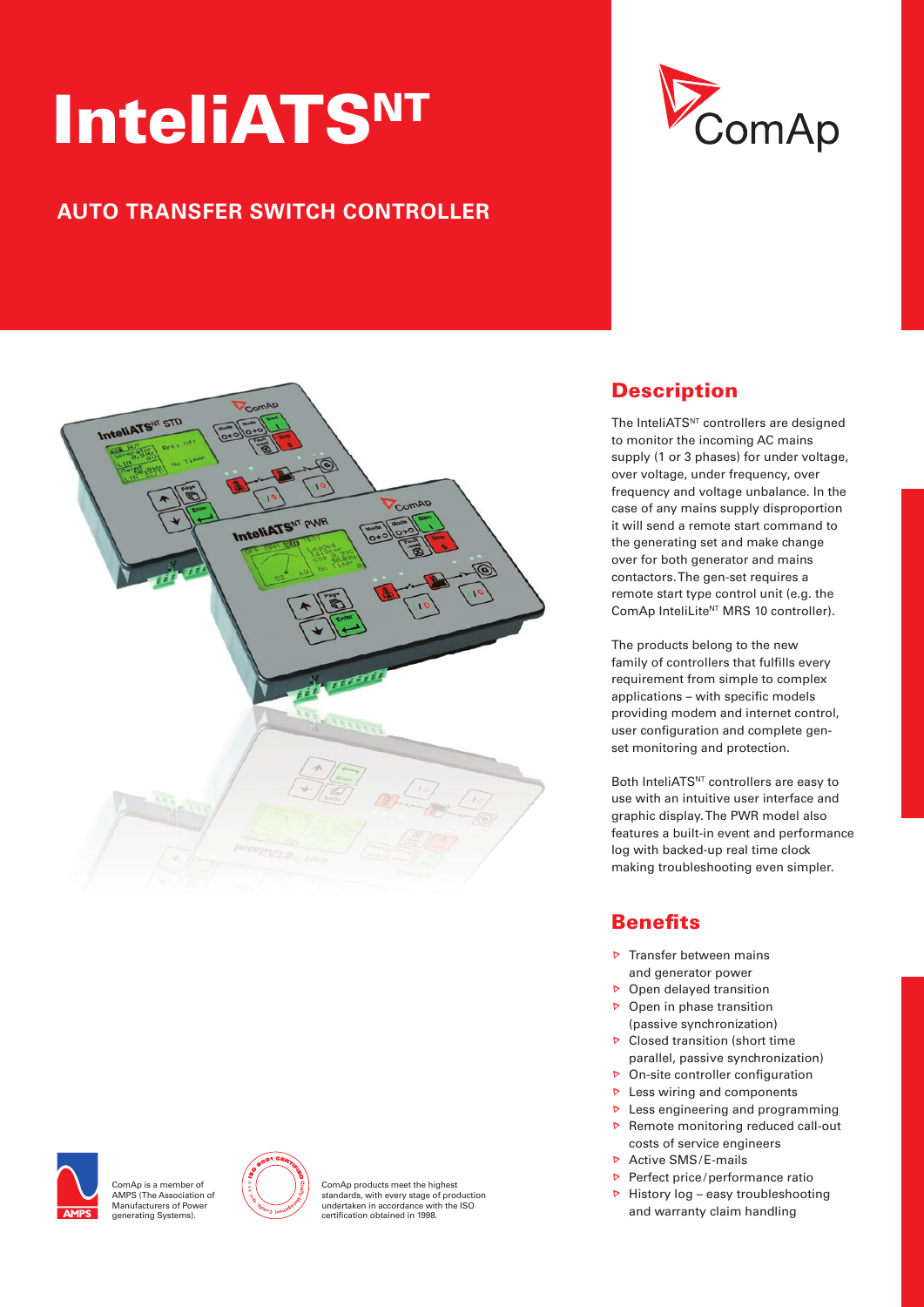## Features

#### **3 phase ATS function**

- Over/Under frequency
- Over/Under voltage
- Voltage asymmetry

#### **3 phase generator protections**

- Over/Under frequency
- Over/Under voltage
- Current \* / Voltage asymmetry
- Overcurrent \*/Overload\*

#### **True RMS Voltage measurement**

- 3 phase generator and mains voltages
- Voltage range 277 V p-n, 480 V p-p
- Maximal measured voltage 300 V p-n
- PT ratio range 0.1-500

#### **True RMS current measurements \***

- 3 generator phase currents
- Current range 5 A
- Maximal measured current 10 A
- CT ratio range 1–5000
- CT location: generator, load

#### **Power measurements \***

- Active / Reactive Power and Power Factor per phase
- Active and Reactive Energy counter
- Apparent power
- Active and Reactive Generator Energy counter\*\*
- Active and Reactive Mains Energy counter\*\*

#### **Event and performance log + RTC \***

- Event based history with 119 events • Reason, Data and Time + all
- important values are stored
- Battery backed-up RTC
- Test Run scheduler

#### **User interface**

- Graphic  $128 \times 64$  pixels display • 2 languages, user changeable from
- PC. Default English + Chinese. Setpoints adjustable via
	- keyboard or PC
- Buttons with mechanical feedback

#### **Inputs and outputs**

- $\bullet$  4 or  $7*$  Binary inputs
- 4 or 7\* Binary outputs

#### **Active SMS/E-mails \***

- 2 channels
- sMs or E-mails

#### **▶ Communication interfaces**

- Optional RS232, RS485 (including Modem support) or USB plug-in interface
- Modbus RTu (requires Rs485 interface)
- optional Internet/Ethernet via Ib-Lite
- Optional embedded web server via IB-Lite

#### **Mechanical and operation parameters**

- Unit dimension  $120 \times 180$  mm
- Sealed front face rated for IP65
- Hard plexiglass LCD cover
- Operation temperature
- -20°C to +70°C standard version
- Power supply voltage 8-36 V • Voltage drops shorter than 50 ms do not affect operation

# **Accessories**

- **IB-Lite** Internet / Ethernet Module including Web Server
- **E** IL-NT BIO8 Binary Input/Output (PWM) Module
- **IL-NT RD (SW)** Remote Display Software
- **IL-NT RS232** Rs232 Extension board
- **IL-NT RS232-485**
- Dual Port Extension board **IL-NT S-USB**
- Service USB Module

# PC tools

- **LiteEdit** PC Configuration and Monitoring Tool
- **InteliMonitor** PC Monitoring Tool
- **WinScope** special Graphical Controllers' **Monitoring Software**

# Available models

 *\* Only for IA-NT PWR model \*\* When CT location = load*

STD AUTOMATIC TRANSFER SWITCH CONTROLLER

 $\triangleright$  4 binary inputs  $\triangleright$  4 binary outputs ▶ Gen-set remote start  $\triangleright$  ATS, MCB and GCB control



# PWR

#### AUTOMATIC TRANSFER SWITCH CONTROLLER WITH POWER MEASURING

- $\triangleright$  7 binary inputs
- $\triangleright$  7 binary outputs
- Gen-set remote start
- $\triangleright$  ATS, MCB and GCB control
- $\triangleright$  Power measuring
- $\triangleright$  Event and performance log



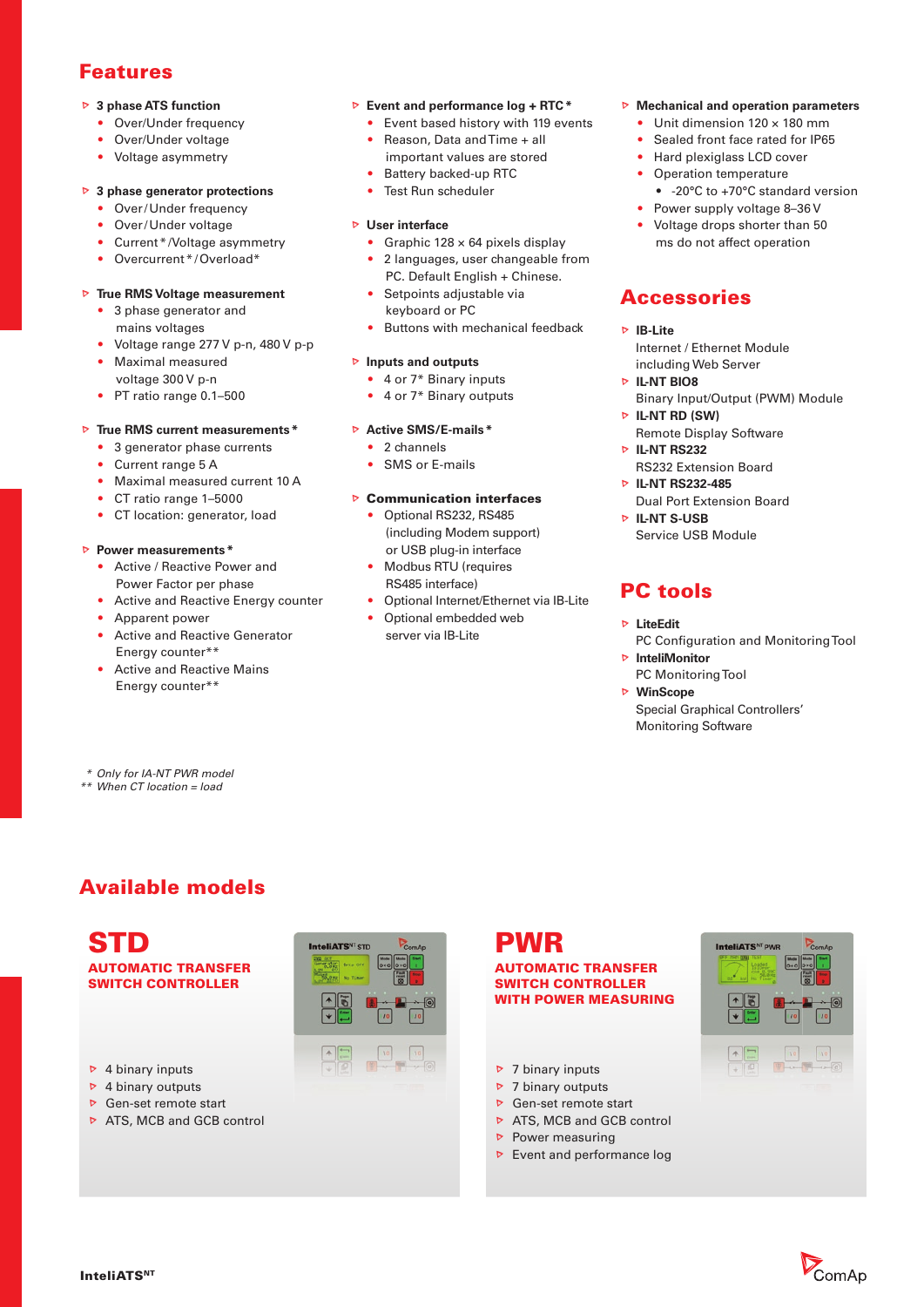## Schematic diagram



# Typical application

#### OPEN / DELAYED TRANSITION AUTO/MANUAL TRANSFER

- $\triangleright$  Stand-by gen-set. InteliATS<sup>NT</sup> continuously monitors mains supply for under voltage, over voltage, under frequency, over frequency and voltage unbalance. In the case of mains failure it sends a remote start command to the standby gen-set.
- **D** InteliATS<sup>NT</sup> waits for "Ready To Load" signal or standby gen-set voltage – configurable - and switches load to the standby generator.
- $\triangleright$  After the mains returns the InteliATS<sup>NT</sup> switches load back to mains and sends remote stop command to the standby gen-set.
- $\triangleright$  Different delay intervals can be set for individual changeover phases.
- $\triangleright$  The changeover can take place also on explicit demand, not only after mains failure.
- $\triangleright$  ATS function works with backup battery or in reduced mode without backup battery.